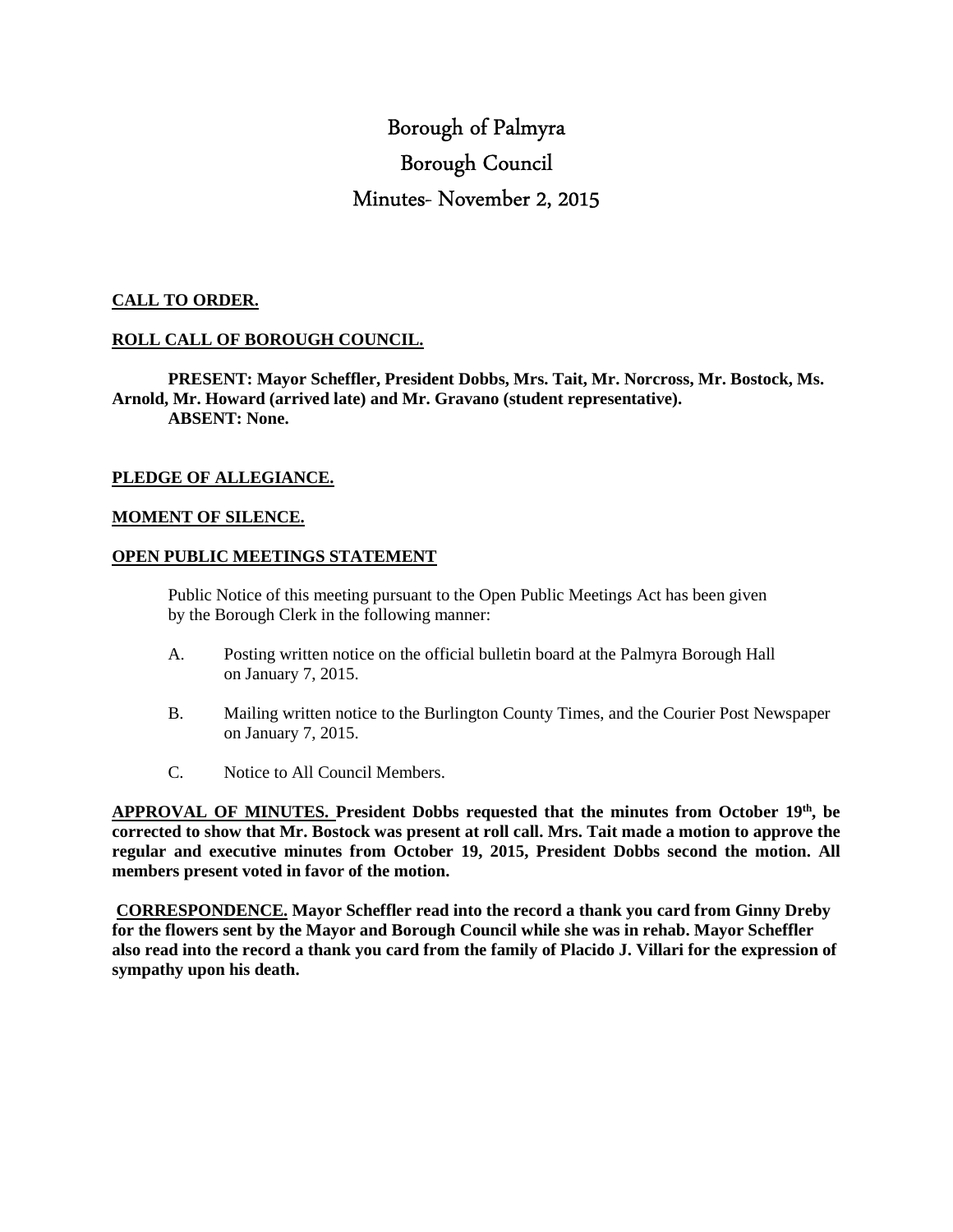**RESOLUTIONS. Consent Agenda- Resolution 2015-206-Resolution 2015-209 will be enacted as a single motion, if any resolution needs additional discussion it will be removed from the consent agenda and voted on separately. Mayor Scheffler explained that the Borough has to reimburse the Harbour Association due to the Municipal Services Act and that it is less expensive for the Borough to plow Main Harbour Drive, then to reimburse the Harbour Association. The average pay out to the Harbour is about \$12,000 for snow plowing. The residents of the Borough would still maintain the same services for snow plowing. Ms. Arnold requested that Resolution 2015-209 be pulled from the consent agenda. President Dobbs made a motion to approve the consent agenda, Mrs. Tait second the motion. At the call of the roll, the vote was:** 

> **AYES: President Dobbs, Mrs. Tait, Mr. Norcross, Mr. Bostock, Ms. Arnold. NAYES: None.**

 **A. Resolution 2015-206, Resolution Authorizing The Mayor To Execute An Agreement Between The Borough Of Palmyra And The Township Of Cinnaminson Of Burlington County For The Furnishing Of Brine Solution For The 2015-2016 Season.** 

 **B. Resolution 2015-207, Resolution Accepting Environmental Resources Management Proposal For The Remedial Investigation For Munitions And Explosives Of Concern In The Palmyra Cove Nature Park To Be Funded Via The NJ DEP Administered Hazardous Discharge Site Remediation Grant Funds Previously Awarded The Borough In The Amount Not-To-Exceed \$1,514,700 Contingent Upon CFO's Certification.** 

 **C. Resolution 2015-208, Resolution Authorizing The Payment Of Bills for The Month Of October 2015.** 

**D. Resolution 2015-209, Resolution Of The Borough Of Palmyra Authorizing Palmyra Public Works To Perform Snow Plowing And Ice Removal Efforts On Main Harbour Drive For The 2015/2016 Winter Season. Ms. Arnold discussed that there should be public comment on this resolution. Mayor Scheffler explained that resolutions do not require public comment and that it was discussed at the last meeting and that Ms. Arnold was in agreement at that time. Ms. Arnold discussed that this issue has become a political football. President Dobbs made a motion to approve the resolution, Mr. Bostock second the motion. At the call of the roll, the vote was:** 

> **AYES: President Dobbs, Mrs. Tait, Mr. Norcross, Mr. Bostock, Ms. Arnold. NAYES: None.**

#### **DISCUSSION ITEMS.**

**A. Shared Services Defense Agreement-Housing Element/Fair Share Plan/NJ COAH. Mr. Gural explained that at the last meeting Mr. Gerkens present the Housing Element and the Borough's obligation to provide low-moderate housing. Palmyra and other towns could be less than the number given. Mr. Rosenberg has contacted an attorney who has had success in having the towns' numbers lower. Mr. Gural explained that about 200 municipalities have agreed to a shared service agreement for this project. The attorney is charging \$2,000 per town and Mr. Gural explained that it is worth the cost. If the number can be lower it could save the Borough thousands of dollars. Mr. Howard arrived. Mrs. Tait inquired if the Borough pays the \$2,000 now and decides against it later, is the Borough out the money? Mr. Rosenberg explained that once the Borough agrees to the amount and it is paid, there is no refund.** 

**Resolution 2015-210, Resolution Authorizing The Mayor To Sign A Shared Services Agreement With The Municipal Group And Surenian On Behalf Of Rutgers.** 

**Resolution 2015-211, Resolution Approving An Amendment To The Shared Services Defense Agreement. President Dobbs made a motion to approve Resolution 2015-210 and 211, Mrs. Tait second the motion. At the call of the roll, the vote was:**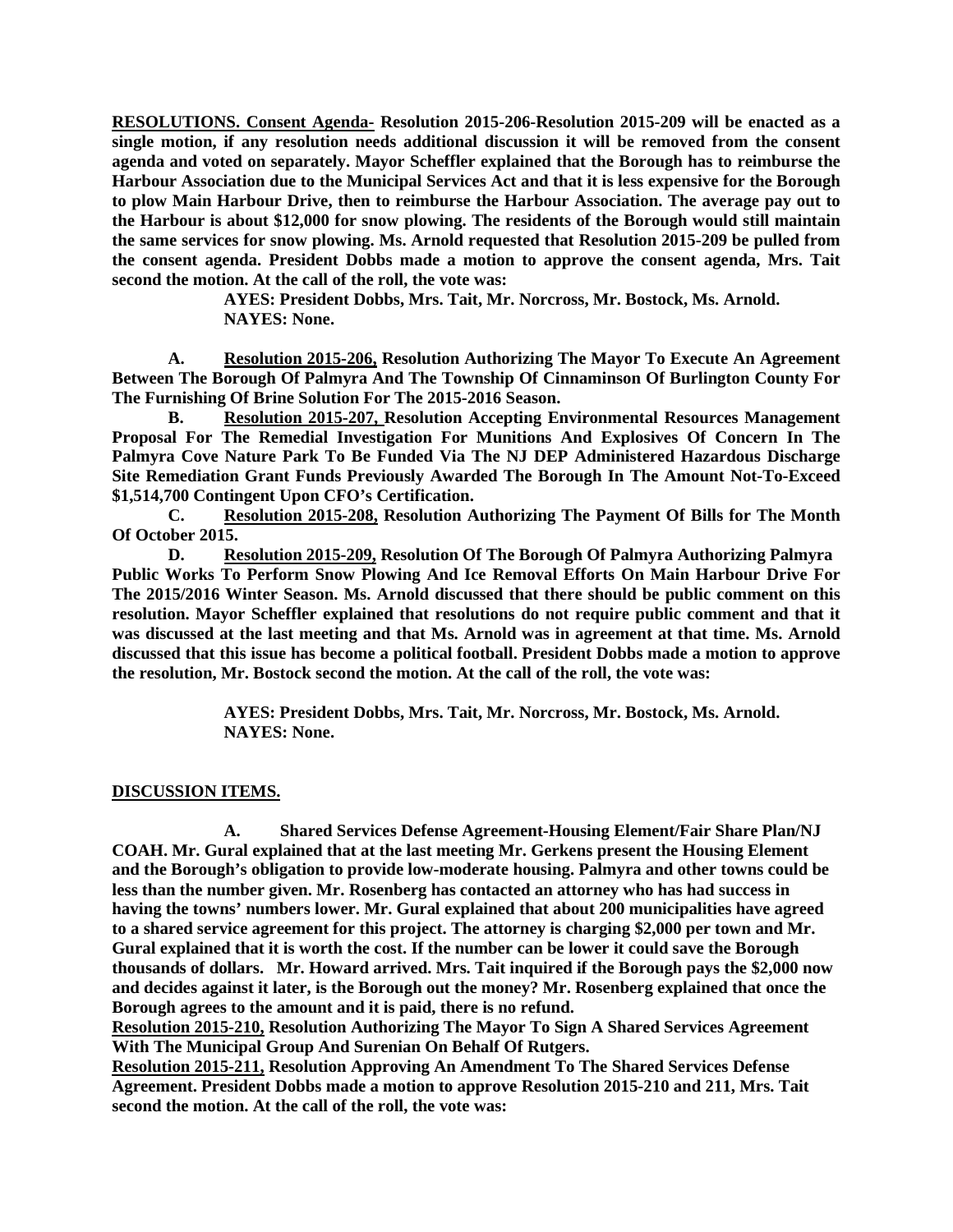**AYES: President Dobbs, Mrs. Tait, Mr. Norcross, Mr. Bostock, Ms. Arnold, Mr. Howard.** 

 **NAYES: None.** 

**B. Defensive Driving Program-Mr. Norcross explained that Burlington County's Sheriff Department offers a defense driving program for \$10.00 a person and that with the new vehicle, the Borough should implement a program for employees driving the vehicles. Mr. Norcross discussed that it would help with the Borough's insurance and employees can use it as a discount on their private insurance. The County and Bridge Commission requires it of their employees that drive their vehicles. Mr. Gural discussed that the JIF offers a defense driving program but that it is not located near the Borough. President Dobbs inquired if employees taking the class would help with the JIF premiums? Mr. Gural replied that it would be the same as taking the County's program and it would help with the JIF and employees personal insurance. Mr. Norcross explained that he is not pushing towards the County's program, but is informing the Borough that it is located in the County and only \$10.00 per person. Mr. Gural explained that all employees are required to present their driver's license and that an abstract is completed. Mayor Scheffler recommend that Mr. Norcross coordinate the program with Mr. Gural.** 

 **C. Veterans Day and Medals-Mrs. Tait explained that the medals will be given out at the beginning of the Council meeting of November 16th. Mrs. Tait will have Marie Nagle contact the Veterans on the list. Also there is a new program for honoring Veterans, call Light the Green, and they are requesting that all residents have a greenlight on in their homes at night to honor the Veterans, Mrs. Tait would like to purchase some green lightbulbs to give out to residents.** 

#### **ADMINISTRATOR REPORT.**

 **A. Senior Walkability Report-the senior walkability report has been given to the Seniors Association and also to Councilmembers. A number of the issues listed on the report are being addressed as part of the South Broad Street road program.** 

 **B. Professional updates-South Broad Street road program starts next week and the Borough is waiting for the contractors for the community center generator to be signed. Environmental Resources is starting today at the Cove, clearing away some trees and shrubs. They will be doing the remedial investigation for munitions and explosives of concern (MEC). Mr. Hogue will have a report at the next council meeting.** 

 **C. Affordable Care Act-Mr. Gural and Chief Pearlman had attend a seminar that involved labor contracts and health care cost. Chapter 78 enacted in July of 2008 which called for employee contributions towards health care cost. The law is now sunsetting and can be negotiated with unions. The affordable care act general consensus is that you do not have to count elected officials or crossing guards as part of the numbers. If those two positions are elimate from the equation then the Borough has room for seven (7) more employees either full time or part time. Mr. Gural explained that the Borough is not looking to hire seven employees but it opens the options.** 

 **D. School Resource Officer-the report is being worked on and will be sent to council for the next meeting.** 

 **E. Borough Vehicle-the new vehicle for council and employees to use for Borough business has arrived and will be available for use.** 

 **F. Turkeys-the County Board of Health has taken the time to respond and a wildlife tech from the Division of Game and Wildlife will be trapping the turkeys in certain areas in the next few weeks. They will be trapped using netting.**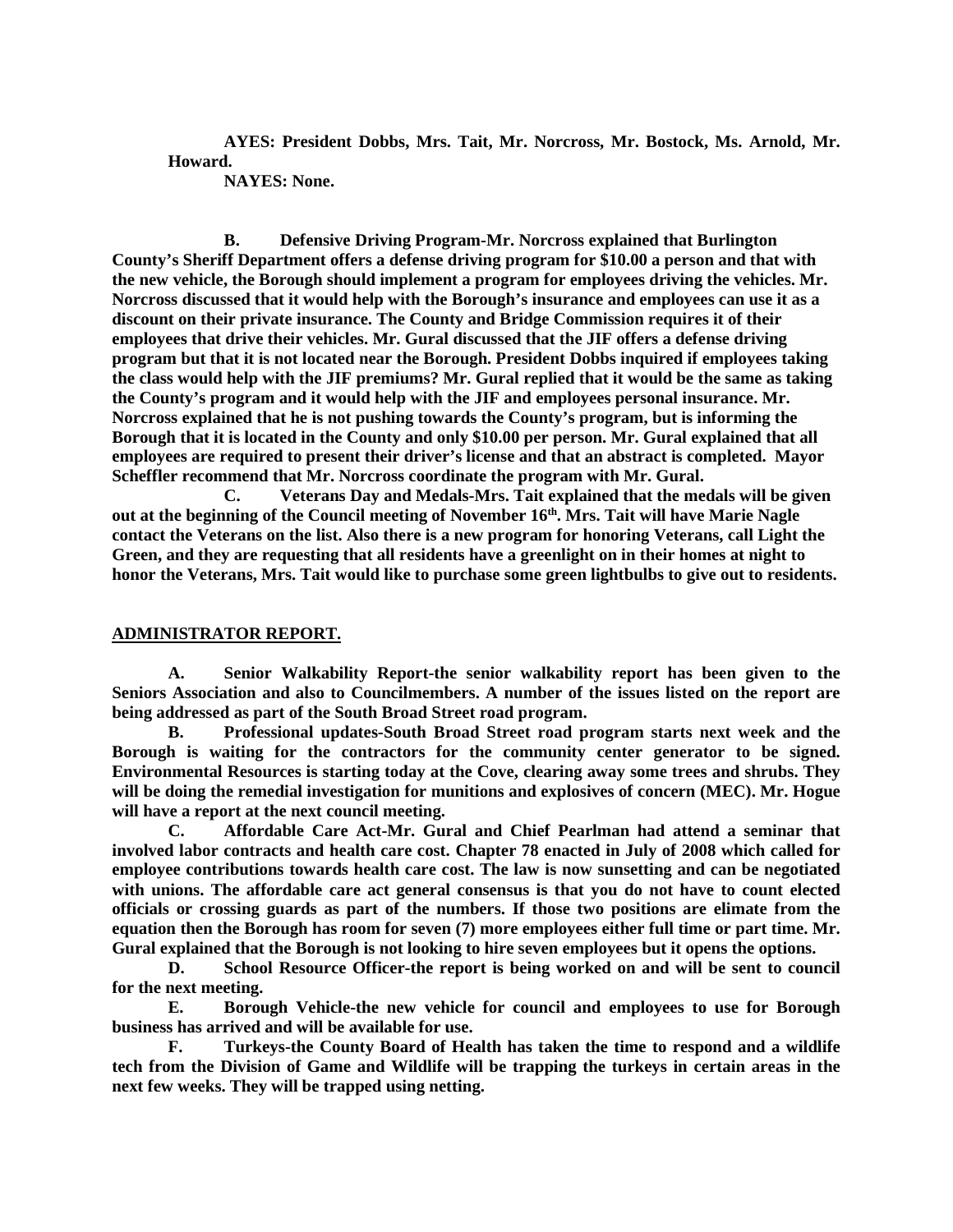**PUBLIC COMMENT. Mr. Norcross made a motion to open the meeting to the public, Mr. Bostock second the motion. All members present voted in favor of the motion.** 

**Mr. Rader-Harbour Drive discussed that in 2002 the Route 73 development area was first identified. In 2003 it was distinguished as a brownfield. The last published report was in The Bridge in 2008. Mr. Rosenberg explained that Mr. Hogue is the environmental consultant for the Borough and has completed a preliminary plan and that further studies are starting this month and will be completed over the next several months. After the studies are completed the work plan will be submitted. Mayor Scheffler explained that the funding comes from the State and it is slow getting the reimbursements. Mr. Rader inquired if the funds that were committed before 2008 have been spent. Mayor Scheffler replied that the funds are drawn down from an account with the State as needed. Mr. Rader discussed that the articles says that 102 acres are cleaned. Mayor Scheffler explained that most of that acreage is wetlands. Mr. Gural discussed that the last phase of the environmental study is the munitions and explosives. The work is being done now, for the convenience of the Palmyra Cove, it is a less busy schedule for them. Mr. Rader discussed that public written reports should be provided so that residents are aware of what is being done. Mayor Scheffler explained that news articles are not official written reports, they usually are a summary of what is being done. Mr. Rader inquired if the steering committee for the redevelopment was still in effect. Mayor Scheffler replied that they do not meet. Mr. Rader inquired as to how many snow plows the Borough owns? Mr. Austin-public works replied that there are seven (7) trucks available for plowing. Mayor Scheffler explained that it will take very little time to plow main Harbour Drive, the Borough will not be plowing the parking lots. The Harbour Board has been requesting that the Borough help with the plowing to save money.** 

**Mr. Smith-Van Sant inquired if there still are explosives on the other side of route 73. Mayor Scheffler replied that there are hundreds.** 

**Mrs. Nowicki-Morgan Avenue-discussed that she had a number of questions. Mrs. Nowicki inquired as what the reimbursement rates to the Harbour were. Mayor Scheffler replied that the rates are for the Harbour and the Riverfront. They are \$7,747. for Harbour and \$4,873.70 for the Riverfront. Mrs. Nowicki inquired if there is an agreement in writing with the Harbour for the snowplowing and if not they could sue the Borough for the reimbursement money that was agreed to. Mrs. Nowicki inquired as to what the new vehicle is for. Mr. Gural explained it is a Ford SUV Explorer that was purchased under state contract for use by Council and Administrative staff to take to required training or other Borough use. The Burlington County JIF has recommend that employees not use their own vehicles due to insurance reasons for Borough business. Mrs. Nowicki informed Council that on the website when you click on the municipal services act nothing happens. Mrs. Nowicki discussed that in connection with the Harbour, Main Harbour Drive is owned by the Harbour and that there is an understanding that the Police Department can issue citations and tickets. Chief Pearlman explained that there was an agreement back in 1974 to allow police enforcement in the Harbour. Howard Norcross explained that he was on the police force when the agreement was started. The Borough had to apply to the State for permission and it is only for Harbour Drive, not the parking lots. Mrs. Nowicki discussed that Harbour Drive was not built to road specs that public roads are. Mr. Gural explained that the original agreement with the Harbour was signed by then, Mayor Leather and that the current council has requested an engineer's report on the condition of Harbour Drive. Mr. Gural explained that the Municipal Services Act was adopted before he was in office. Mrs. Nowicki discussed that Mr. Gural was in negotiations with the Harbour. Mr. Gural replied that new agreements were adopted three years ago and approved by Borough Council. Mrs. Nowicki discussed that why should she pay as a taxpayer if there is damage to Harbour Drive or their curbs. Also there are large pot holes on Arch Street and no warning signs. Mrs. Nowicki inquired why they are not being repaired. President Dobbs explained that there used to be a sign there that let you know there was a dip in the roadway. Mrs. Scott-Front Street explained that they are there for the drainage from the rain and that years ago they were fixed wrong, but that the neighborhood likes the dips as they stop speeders that fly**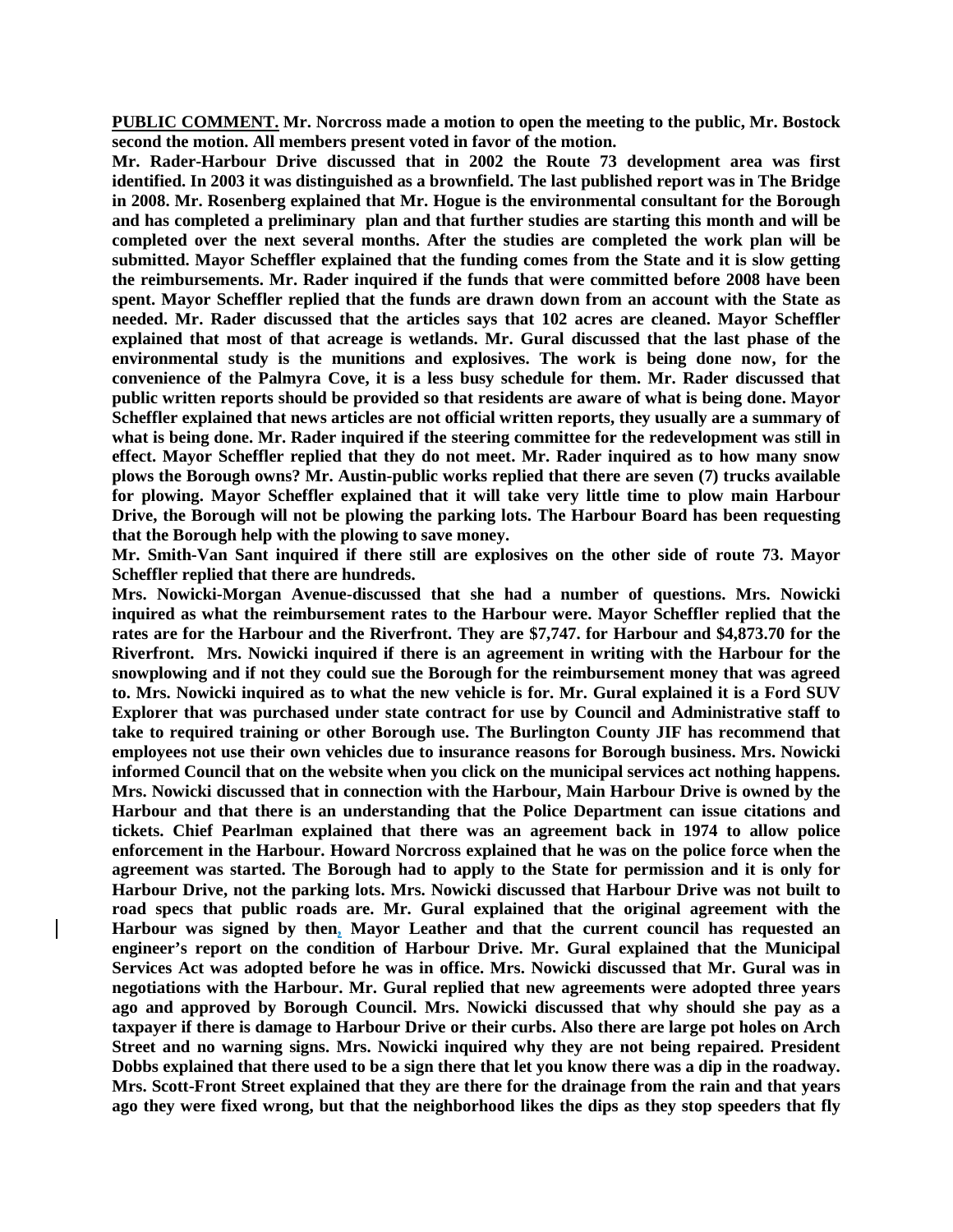**down the street. Mrs. Nowicki discussed that Cinnaminson Avenue is a county road and that the Borough needs to get the County to help with speeders. Mr. Bostock explained that it is a problem with the County. Chief Pearlman explained that the Borough has requested that the County make the intersection of Cinnaminson Avenue and Temple a four-way stop and is awaiting for the County to approve a resolution to make the change. Mrs. Nowicki expressed her thanks to Ms. Arnold for tabling the resolution concerning the plowing of Harbour Drive. Mayor Scheffler informed her that the resolution was approved with all members voting yes.** 

**Mr. Yetter-Garfield Avenue discussed that at the Freeholders meeting they hold public input before the resolutions are passed. The public should be in the first part of the meeting.** 

**Mr. Smith-Van Sant Drive discussed that when the Harbour was first built it was supposed to be responsible for the roads for so many years and then the Borough was supposed to take over the roads. Mayor Scheffler explained that the Borough has located a document that the Borough attorney and the attorney for the Harbour spoke about the roadways years ago, but that it was never brought to the council's attention.** 

**Mrs. Nowicki-Morgan Avenue discussed that the Harbour pays taxes and that they are also currently reimbursed for their snow plowing. The residents of the Harbour are not getting cheated. Mrs. Nowicki also explained that Robert Rules of Order allow for public discussion in the beginning of the meeting.** 

**Mr. Countryman-Lincoln Avenue discussed that with Robert Rules of Order only items on the agenda can be discussed. The Council could have two (2) public comments sections. Mr. Countryman inquires as to who would determine the cost and who determines if there is damage to Harbour Drive if the Borough plows it. Mayor Scheffler explained that she has confidence in public works employees doing the plowing and very rarely does the Borough have an issue with the plows hitting the curbs. Mr. Countryman inquired if the agreement is just for snow plowing. Mayor Scheffler replied it would include brining as well. Mr. Countryman discussed that he understands that the plowing will save money, but for the residents of the Harbour it should be a wash. Mayor Scheffler explained that the private contractor that the Harbour hires is more expensive than the Borough doing the plowing. Mr. Howard explained that the contractor charges them for plowing, removing the snow and also for the sidewalks. Mr. Countryman recommend that a written contract between the Harbour and the Borough be completed so that it deals will all issues in writing.** 

**Mrs. Bell-Harbour Drive informed council that she is a resident of the Harbour and a member of the Harbour Board. The Board has gone around and around trying to preserve the roads and has also discussed becoming a gated community, but that would hinder police and emergency response. Mrs. Bell discussed that she takes exception to everyone talking about the Harbour getting special privileges and that she is a taxpayer like all residents.** 

**Mr. H. Norcross-Temple Blvd. explained that he has been a part of government for over 50 years and that the public comment has never been done in the beginning of the meeting. Defense driving training was done years ago for all employees and should be required every three years.** 

**Mrs. Nowicki-Morgan Avenue explained that she is not trying to insult the Harbour residents, but that the municipal services act requires 100% reimbursement for plowing and that it is not her fault that the Harbour pays more than necessary for their contractor. Mrs. Nowicki expressed her concern that the Harbour would be plowed by the Borough and still get their reimbursement from the Borough. Mrs. Nowicki inquired why all of the polling places for voting at not at the community center?** 

**Mrs. Bell-Harbour Drive explained that the voting districts are mapped out by the county. Mayor Scheffler explained that the schools and firehouse were not handicapped accessible and the center has plenty of parking.** 

**Ms. Veitenheimer-Rowland discussed that she agrees that the public should have input in the beginning of the meeting. Ms. Veitenheimer inquired about the disability payments of 100% for all employees that Mr. Gural discussed at the last meeting with the Best Practices. Mayor Scheffler explained that it is not a new item to the Borough. Mr. Gural explained that police officers receive**